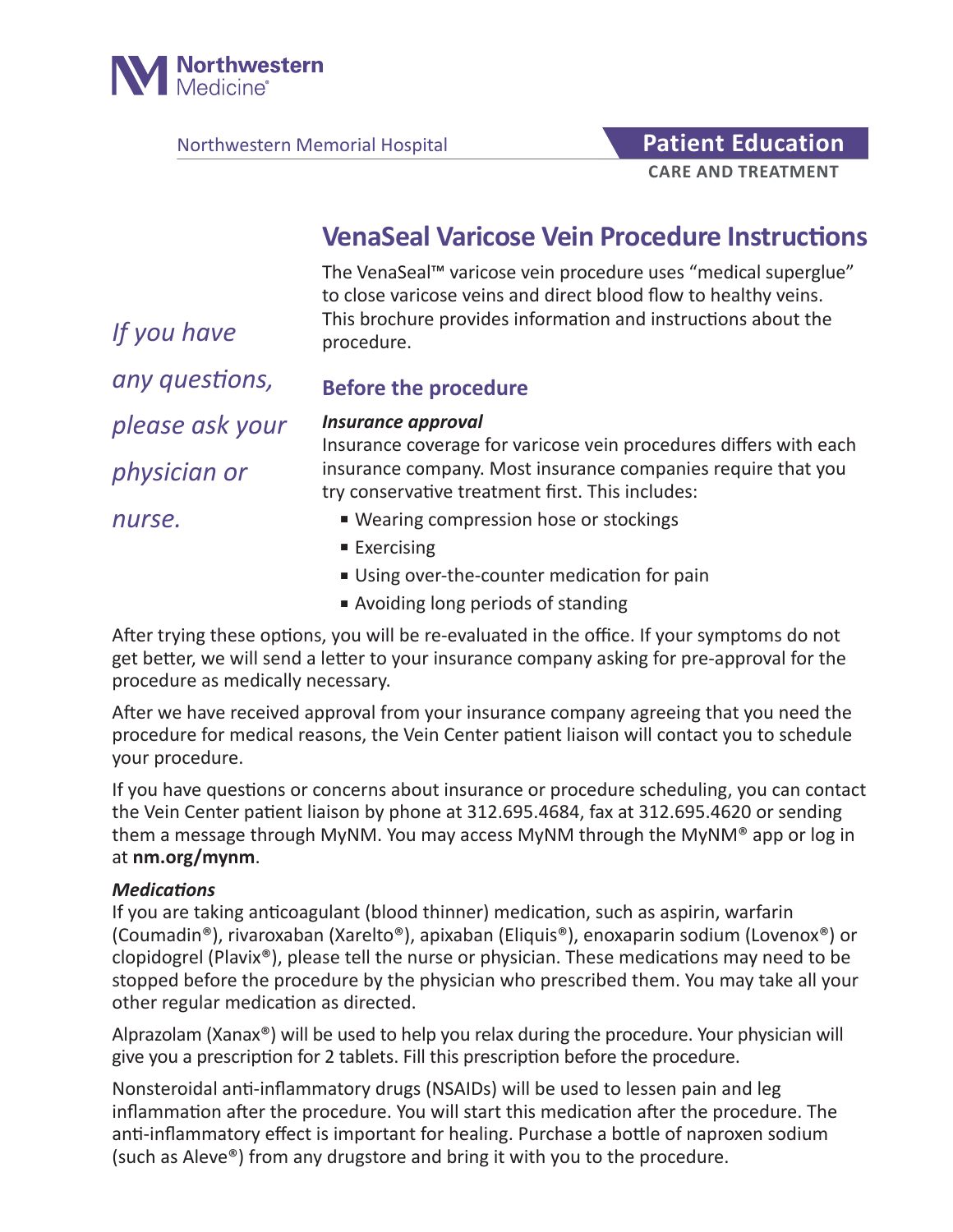Your physician may prescribe ibuprofen or celecoxib (Celebrex®) instead of naproxen sodium, as needed. If you are unable to take NSAIDs or already taking an antiinflammatory medication, please tell the nurse or physician.

## **Day of the procedure**

The procedure will be done at:

Northwestern Medicine Vein Center 675 North Saint Clair Street, 19-150 Chicago, Illinois 60611

You should arrive 30 minutes before your scheduled procedure time.

## *What to wear*

Wear comfortable, loose-fitting clothing.

## *Medications*

Take your regular medications as directed by your physician.

Take 1 tablet (0.5 mg) of Xanax 1 hour before your scheduled procedure time. Bring the second tablet with you.

## *Driving*

The procedure will be done under local anesthesia (numbing medication), but you will also be given medication to help you relax. Please arrange for a ride to and from the hospital. **Do not drive after you take the Xanax and for the rest of the day after the procedure.**

## *Diet restrictions*

Avoid caffeine until after the procedure. You may have a light breakfast or lunch before the procedure.

## **After the procedure**

## *Activity*

- **Do not drive for the rest of the day after the procedure.** The Xanax may make you drowsy.
- Walking and light activity are encouraged.
- Do not do strenuous activities and exercises for 2 weeks.
- Try to keep your legs elevated when you are sitting. This can help lessen leg swelling and discomfort.
- Do not lift, push or pull more than 15 pounds for 2 weeks.
- Taking a shower is OK after 24 hours. To prevent infection, do not bathe in a tub, swim or soak in water for 2 weeks after the procedure.

If you plan to travel by airplane after the procedure, discuss this with the nurse or physician. You will not be cleared to travel by air until you have seen the physician for your 1-week follow-up visit.